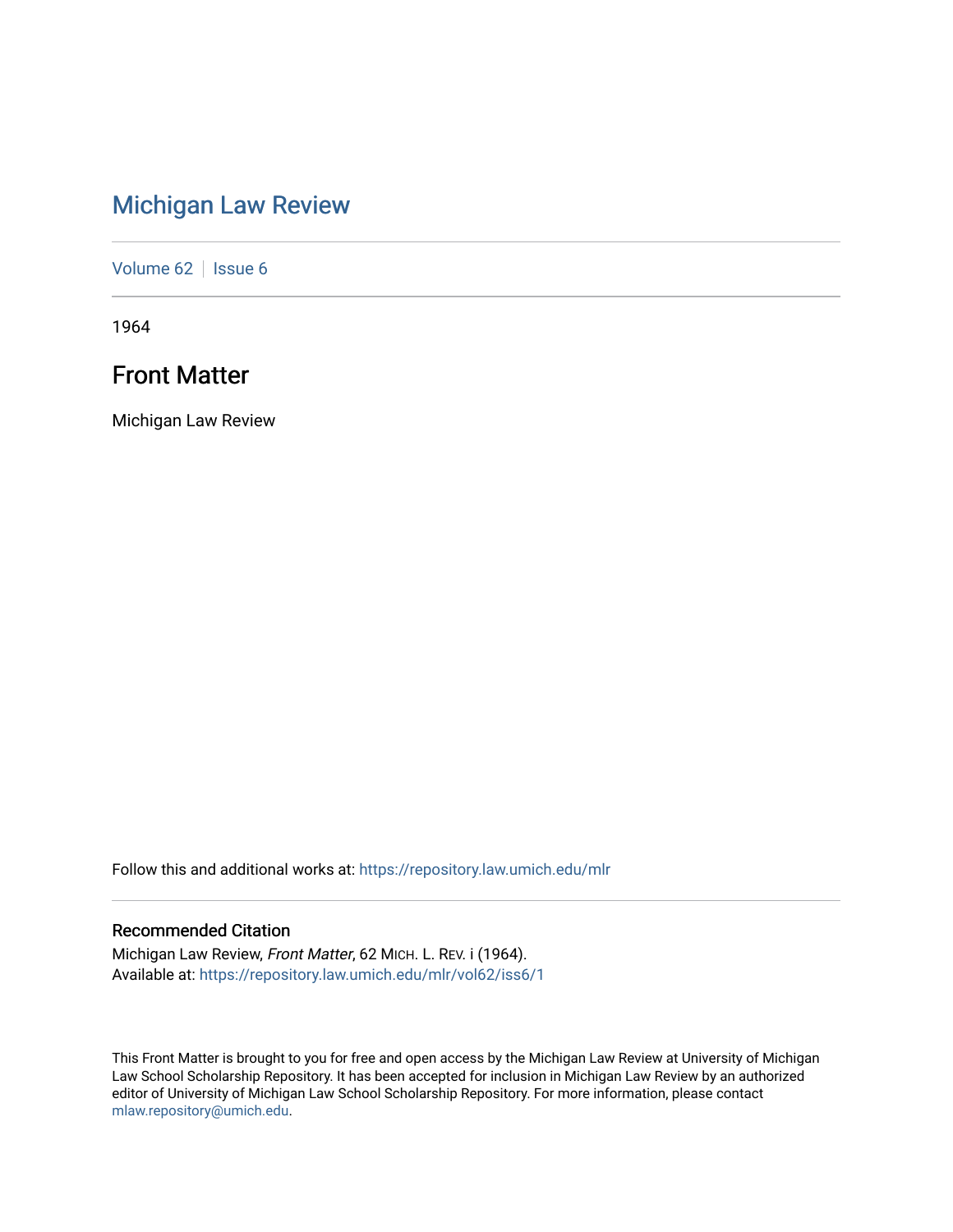# Michigan Law Review

Volume 62 *1963-1964* 

UNIVERSITY OF MICHIGAN LAW SCHOOL

> ANN ARBOR, MICHIGAN 1964

> > $\bar{\mathcal{A}}$

 $\epsilon$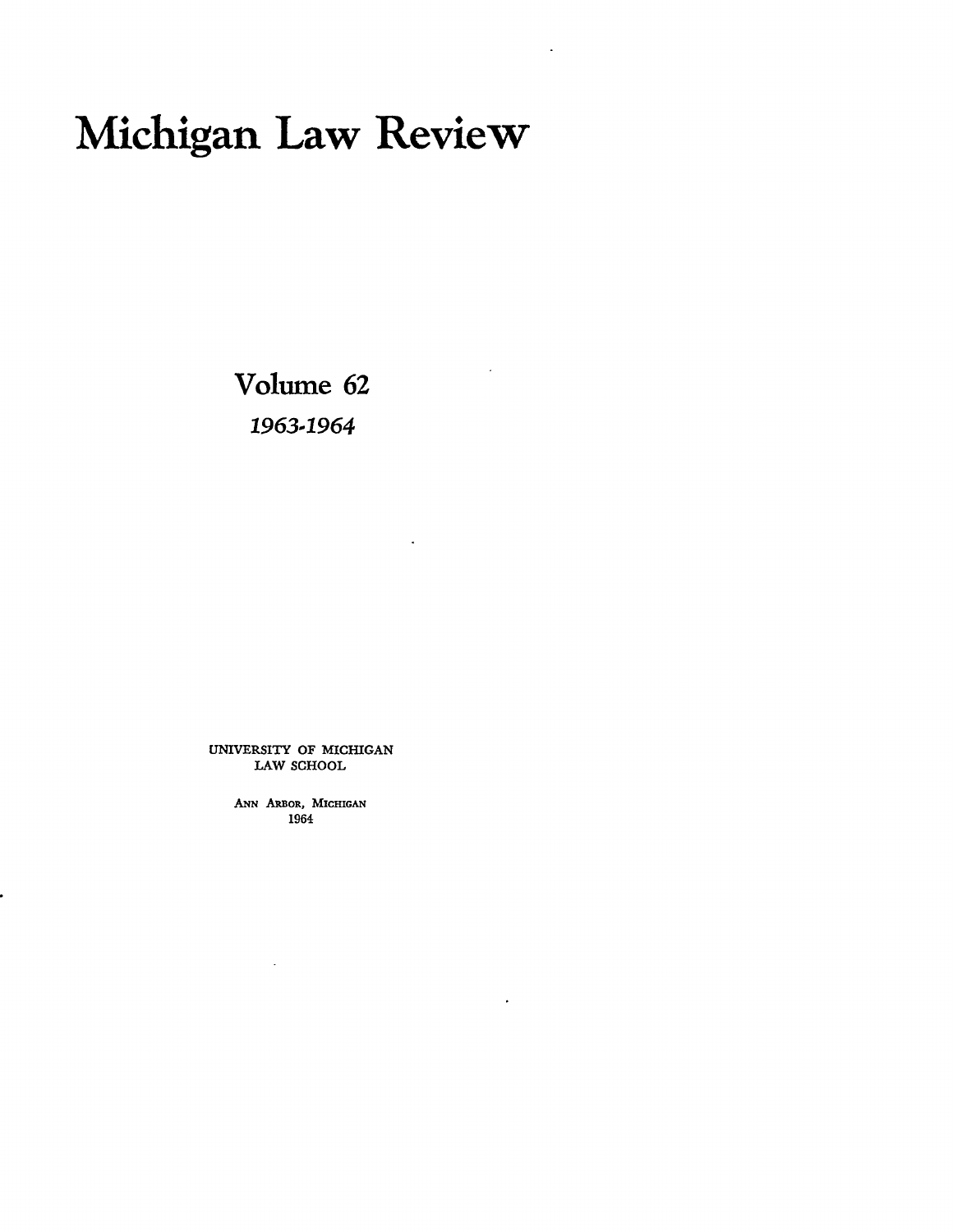Volume 62

Copyright 1963-1964 *By* MICHIGAN LAW REVIEW ASSOCIATION

 $\bullet$